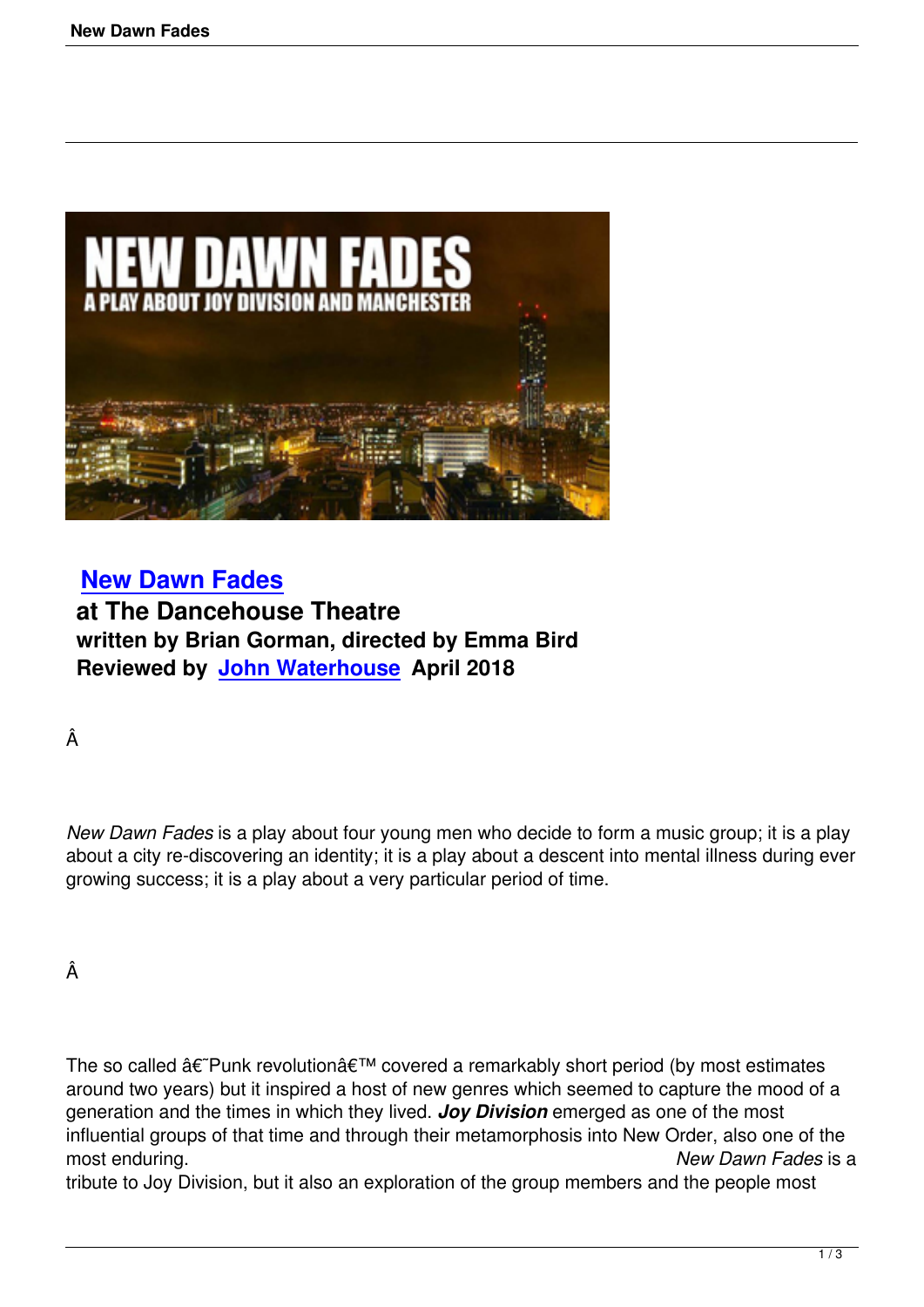closely associated with them. In one sense, it is a story which could be told about any bunch of young men who decided to form a group even though none could play an instrument but there are a few factors which set the Joy Division story apart.

Â

The ascent of the band mirrored that of Manchester as a vibrant creative force. This is years before  $\hat{a} \in \hat{a}$  Madchester $\hat{a} \in \hat{a}$ <sup>™</sup> became a buzzword and *New Dawn Fades* shows people having the vision back in the late 70 $\hat{a} \in T^M$ s for what Manchester is today. At the same time, the 70 $\hat{a} \in T^M$ s was a time of great unrest as Britain struggled to come to terms with being a post-colonial, post-industrial power house and this mood is very much present in the play. There are some excellent renditions of Joy Division classics which still remain haunting and vibrant.

Â

*New Dawn Fades* is a well-thought out presentation, using multi-media sparingly, whilst creating some very vivid images of the backdrop to the story. The lighting is also used to good effect, particularly in bringing over the inner angst of Ian Curtis as his epilepsy worsens. There is enough live music to bring over what the band was all about without detracting from the character observations and conflicts at the centre of the piece.

## Â

The use of Tony Wilson (Mr Manchester) is a superb device through whom tell the story, brilliantly played by **Alan Donohoe**, with both charisma and feeling. There is real chemistry between the band members; the brooding Peter Hook, menacingly played by

## **Bill Brashaw**

, Stephen Morris played sensitively by

## **Matthew Melbourne**

and

## **Nathaniel McCartney**

as self-assured guitarist Bernard Sumner. The anguished torment of Ian Curtis is brought stunningly to life by

# **Joseph Walsh,**